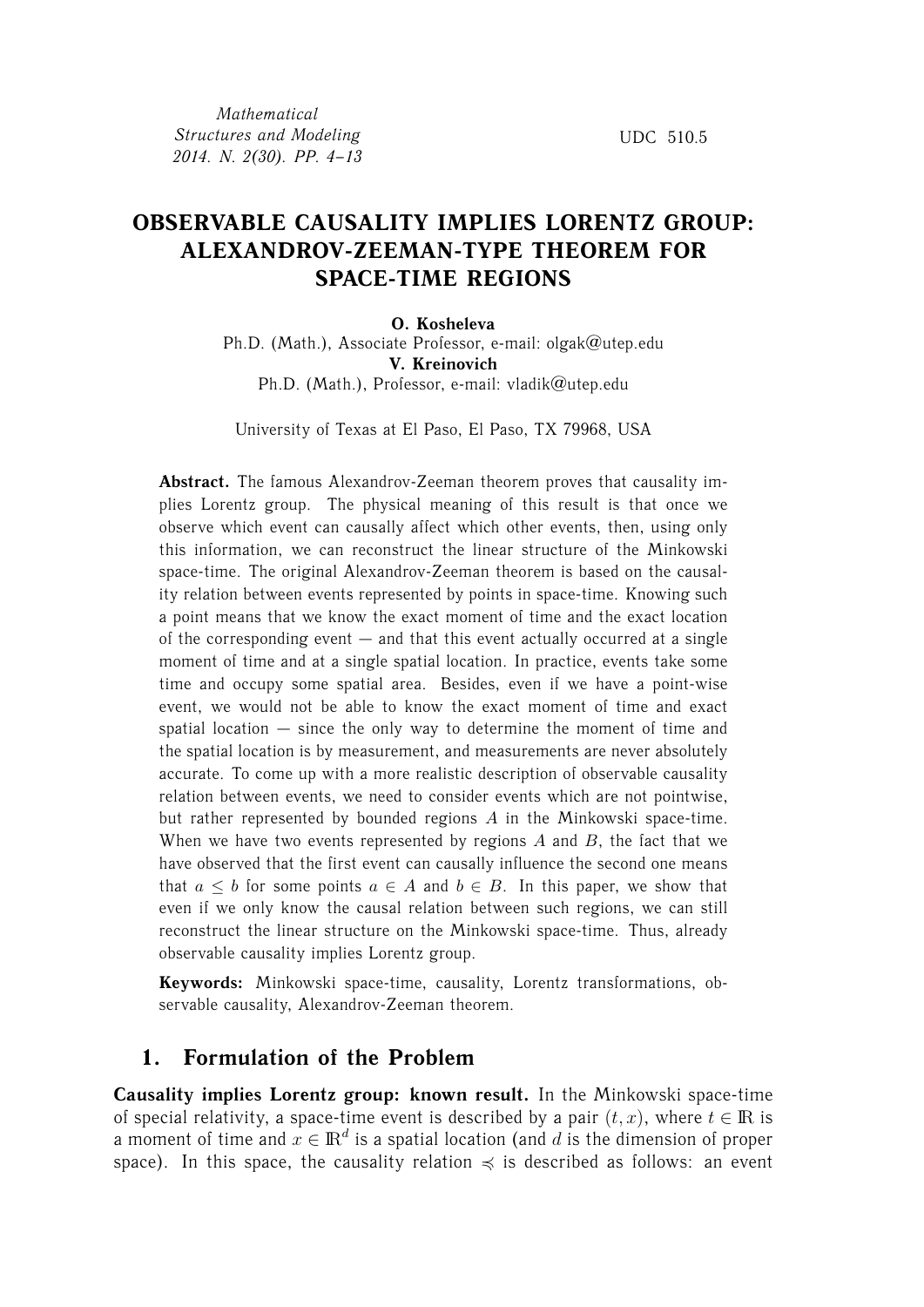$(t, x)$  can influence an event  $(t', x')$  if and only if a signal starting at location x at moment  $t$  and traveling at a speed not exceeding the speed of light  $c$ , can reach the location x' at a moment t'. The speed which is needed to cover the distance  $d(x, x')$ between the two spatial locations in time  $t'-t$  is equal to  $\frac{d(x,x')}{dt}$  $\frac{(\omega, \omega)}{t'-t}$ ; therefore, the causality condition takes the form  $\frac{d(x, x')}{dt}$  $\frac{f(x, y)}{t'-t} \leq c$ , or, equivalently,

$$
(t, x) \preccurlyeq (t', x') \Leftrightarrow c \cdot (t' - t) \ge d(x, x').
$$

It is easy to check that this causality relation is preserved under several coordinate transformations:

- if we shift time  $t \to t+t_0$ ; in physical terms, this transformation corresponds to changing the starting point for measuring time;
- if we shift coordinates  $x \to x + x_0$ ; in physical terms, this transformation corresponds to changing the starting location for measuring coordinates;
- if we perform a rotation in the proper space (e.g., in the physical 3-D space)  $x \to Tx$ ; in physical terms, this transformation corresponds to changing the orientation of the coordinate axes;
- if we perform a Lorentz transformation; in physical terms, this transformation corresponds to switching to an observer who moves in relation to the original observer;
- if we perform a scaling  $t \to \lambda \cdot t$  and  $x \to \lambda \cdot x$ ; in physical terms, this transformation corresponds to a simultaneous changing the units for measuring time and distance — in such a way that the numerical values of velocities do not change.

Interestingly, the inverse is also true: it has been proven that every 1-1 transformation of the Minkowski space-time onto itself which preserves the causality relation is a composition of the above transformations. Such compositions form a group known as the *Lorentz group*.

This result was first proven by A. D. Alexandrov in 1949 [1, 2] and became widely known after a somewhat stronger result was proven by E. C. Zeeman in 1964 [3]; the whole result is therefore often called an *Alexandrov-Zeeman theorem*. These results hold not only for the physical case of the 3-D proper space  $d = 3$ , they hold for all spatial dimensions  $d > 2$ .

The deep meaning of this theorem is that all we need is the causality notion, even the linear structure  $-$  i.e., the linearity of the corresponding transformations — can be determined based only on causality.

**Problem.** From the mathematical viewpoint, the formulation of the Alexandrov-Zeeman theorem deals with point events, i.e., with pairs  $(t, x)$  for which we know exactly the moment of time  $t$  and the spatial location  $x$ . In practice, we can only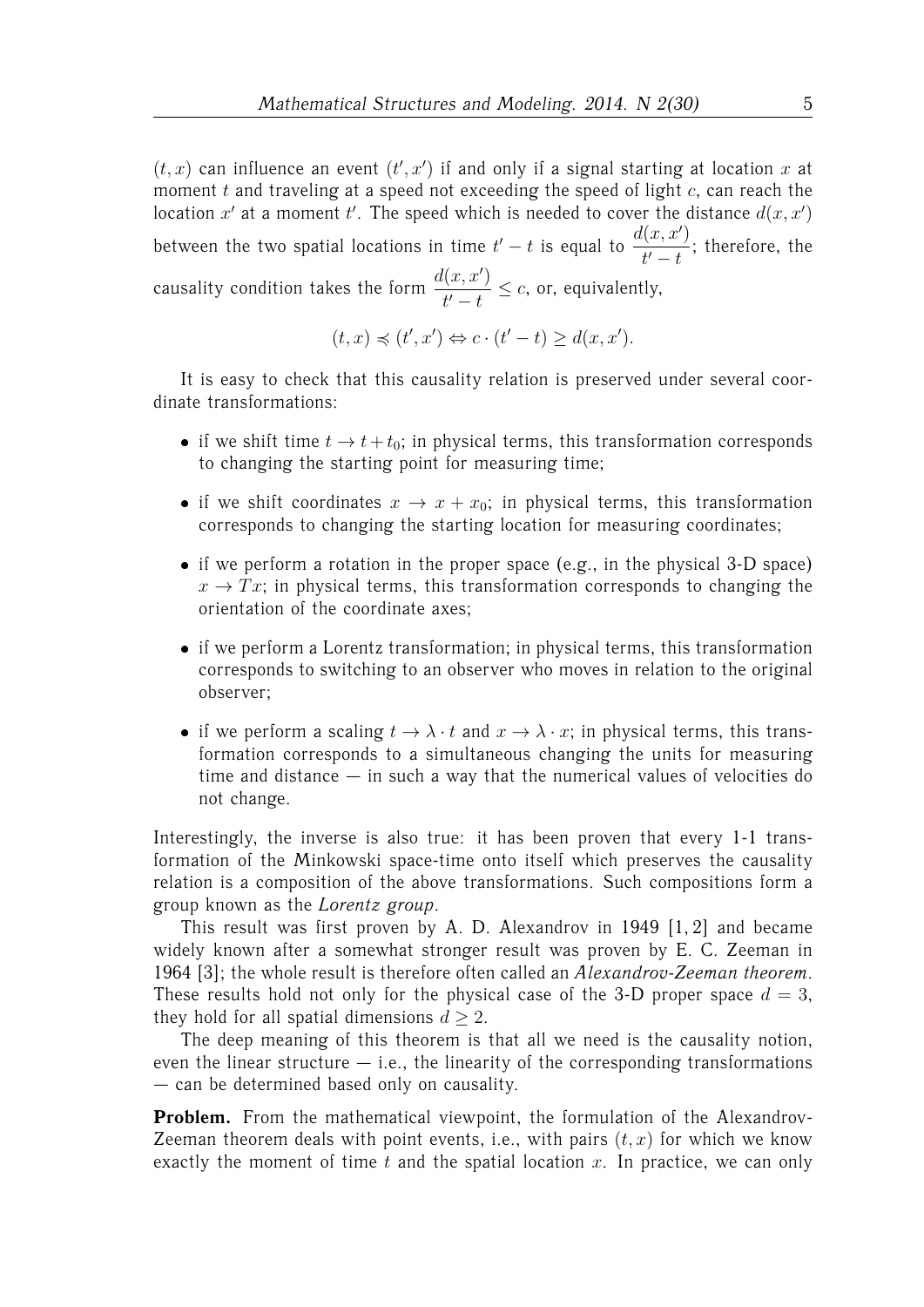measure the moment of time and the spatial location with some uncertainty. As a result, we only know that the actual space-time event is located in some known neighborhood region of the point  $(\tilde{t}, \tilde{x})$  corresponding to the measurement results  $\tilde{t}$  and  $\tilde{x}$ . In other words, from the observation viewpoint, we only observe causality relation between such regions.

What would happen is instead of a transformation which preserves causality relation between *points* — as in the original Alexandrov-Zeeman theorem — we consider transformations which preserve causality relation between *regions*?

**What we do in this paper.** In this paper, we prove that even if we replace theoretical points with observable regions, the result will remain the same: causality still implies Lorentz group.

## **2. Definitions and the Main Result**

**Definition 1.** *By a* region*, we mean a closure of a bounded open set in the Minkowski space.*

*Comment.*

- Boundedness comes from the fact that there should be an *a priori* upper bound on the measurement error: if there is no such upper bound, this is not a measurement, this is a wild guess.
- Openness comes from the fact that due to uncertainty, all the events in a certain neighborhood of the measured space-time location  $\tilde{x}$  are also possible.
- Finally, closeness comes from the fact that if  $x_n \to x$  and all locations  $x_n$  are consistent with the given measurement, then, no matter how accurately we describe the location  $x$ , it is, within this accuracy, indistinguishable from a possible location  $x_n$ . Thus, from all practical purposes, the limit location x is also possible.

**Definition 2.** *We say that a set* A causally precedes *a set* B *— and denote it*  $A \preccurlyeq B$  – if there exist events  $a \in A$  and  $b \in B$  for which  $a \preccurlyeq b$ .

*Comment.* All we observe is that one event — about which we know that this event is somewhere in the region  $A$  – causally affects another event  $b$  – about which all we know is that this event is somewhere in the region  $B$ . Thus, the above definition is an adequate description of *observable* causality.

It should be noticed that, in contrast to the causality relation between points which is a (partial) order — causality relation between regions is *not* an order: for example, if two regions  $A \neq B$  intersect, we have  $A \preccurlyeq B$  and  $B \preccurlyeq A$  but  $A \neq B$ .

**Definition 3.** *We say that a continuous 1-1 mapping* f *of the Minkowski space onto itself* preserves observable causality *if for every two regions* A *and* B,  $A \preccurlyeq B$ *if and only if*  $f(A) \preccurlyeq f(B)$ *.*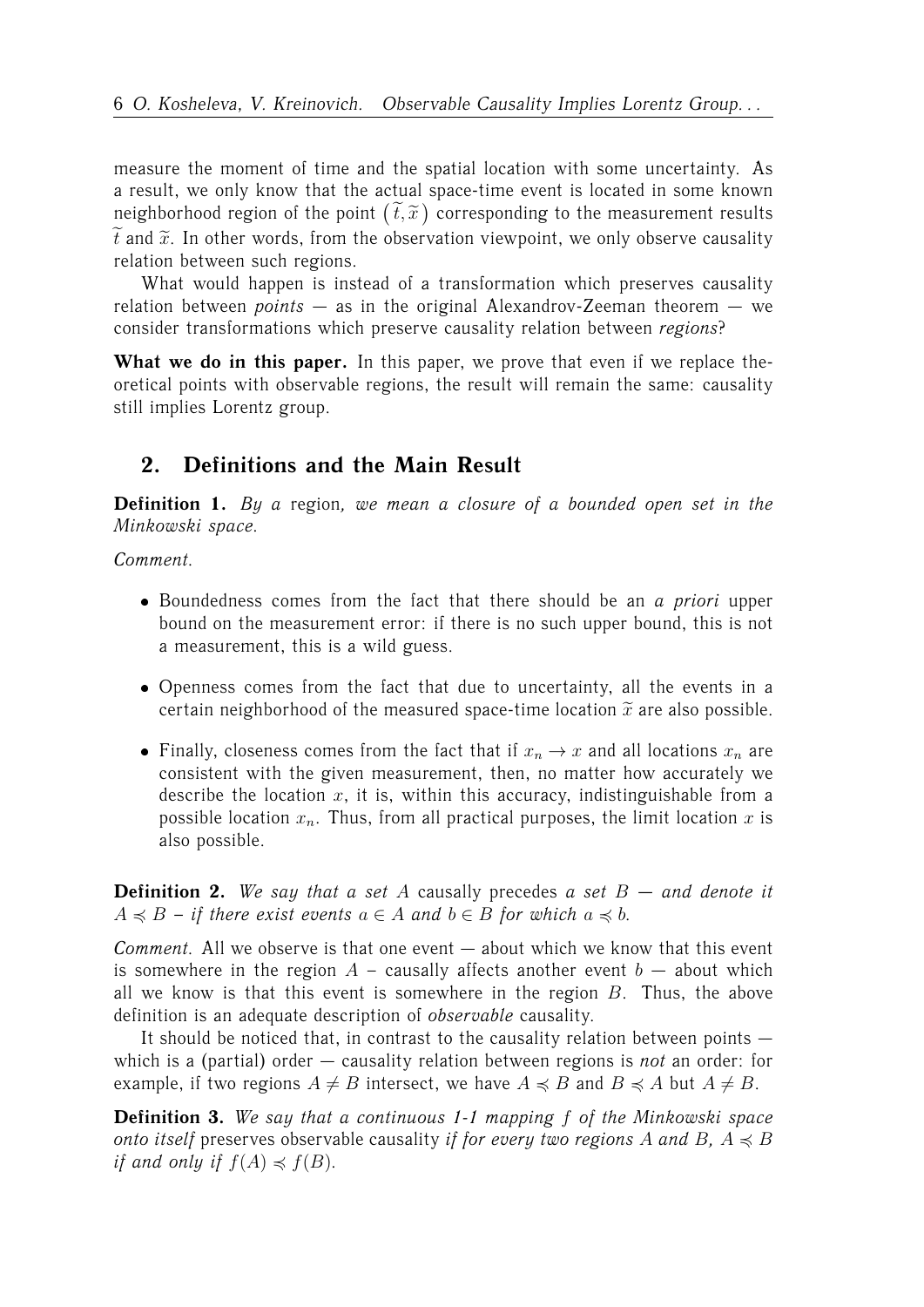**Theorem.** *Every mapping which preserves observable causality belongs to the Lorentz group.*

*Comment.* In other words, observable causality implies Lorentz group.

**Proof.** To prove our result, we will prove that every mapping that preserves observable causality also preserves the causality relation between the point events  $(t, x)$ ; then, our result will follow from the original Alexandrov-Zeeman theorem.

For this proof, we will need several auxiliary definitions and lemmas.

**Definition 4.** *A set S is called*  $\preccurlyeq$ -convex *if it contains, with every two points*  $a \preccurlyeq b$ , all the points c for which  $a \preccurlyeq c \preccurlyeq b$ .

One can easily check that the intersection of any family of  $\preccurlyeq$ -convex sets is also  $\preccurlyeq$ -convex. Thus, we can formulate the following definition:

**Definition 5.** *By a*  $\leq$ -convex hull *of the closed set S, we mean the smallest*  $\preccurlyeq$ -convex set which contains  $S - i.e.,$  the intersection of all  $\preccurlyeq$ -convex sets *containing* S*. This hull will be denoted by* H(S)*.*

**Lemma 1.** For each bounded closed set S, its  $\leq$ -convex hull has the form

$$
H(S) = \{c : a \preccurlyeq c \preccurlyeq b \text{ for some } a, b \in S\}.
$$

**Proof.** We need to prove that  $H(S) = H_0(S)(S)$ , where we denoted

$$
H_0(S)(S) \stackrel{\text{def}}{=} \{c : a \preccurlyeq c \preccurlyeq b \text{ for some } a, b \in S\}.
$$

1°. Let us first prove that  $H_0(S) \subseteq H(S)$ , i.e., that every element  $c \in H_0(S)$  also belongs to  $H(S)$ .

Indeed, if  $c \in H_0(S)$ , this means that  $a \preccurlyeq c \preccurlyeq b$  for some  $a, b \in S$ . In this case, both a and b also belong to any  $\preccurlyeq$ -convex set S' containing S. So, c belongs to every  $\preccurlyeq$ -convex set containing S, and thus, belongs to their intersection  $H(S)$ . The statement is proven.

2°. To complete the proof, it is sufficient to show that the set  $H_0(S)$  is itself 4-convex.

Since  $H_0(S) \subset H(S)$  and  $H(S)$  is the smallest  $\preccurlyeq$ -convex containing S, this will imply that  $H_0(S)$  cannot be a proper subset of  $H(S)$  and thus, that  $H_0(S) = H(S)$ .

We want to prove that the set  $H_0(S)$  is  $\preccurlyeq$ -convex, i.e., that if  $c, c' \in H_0(S)$  and  $c \preccurlyeq d \preccurlyeq c'$ , then  $d \in H_0(S)$ .

Indeed, the fact that  $c$  and  $c'$  are elements of  $H_0(S)$  means that  $a \preccurlyeq c \preccurlyeq b$  and  $a' \preccurlyeq c' \preccurlyeq b'$  for some  $a, b, a', b' \in S$ . Due to transitivity of the relation  $\preccurlyeq$ , the inequalities

$$
a \preccurlyeq c \preccurlyeq d \preccurlyeq c' \preccurlyeq b'
$$

imply that  $a \preccurlyeq d \preccurlyeq b'$ , for  $a, b' \in S$ . By definition of the set  $H_0(S)$ , this means that  $d \in H_0(S)$ .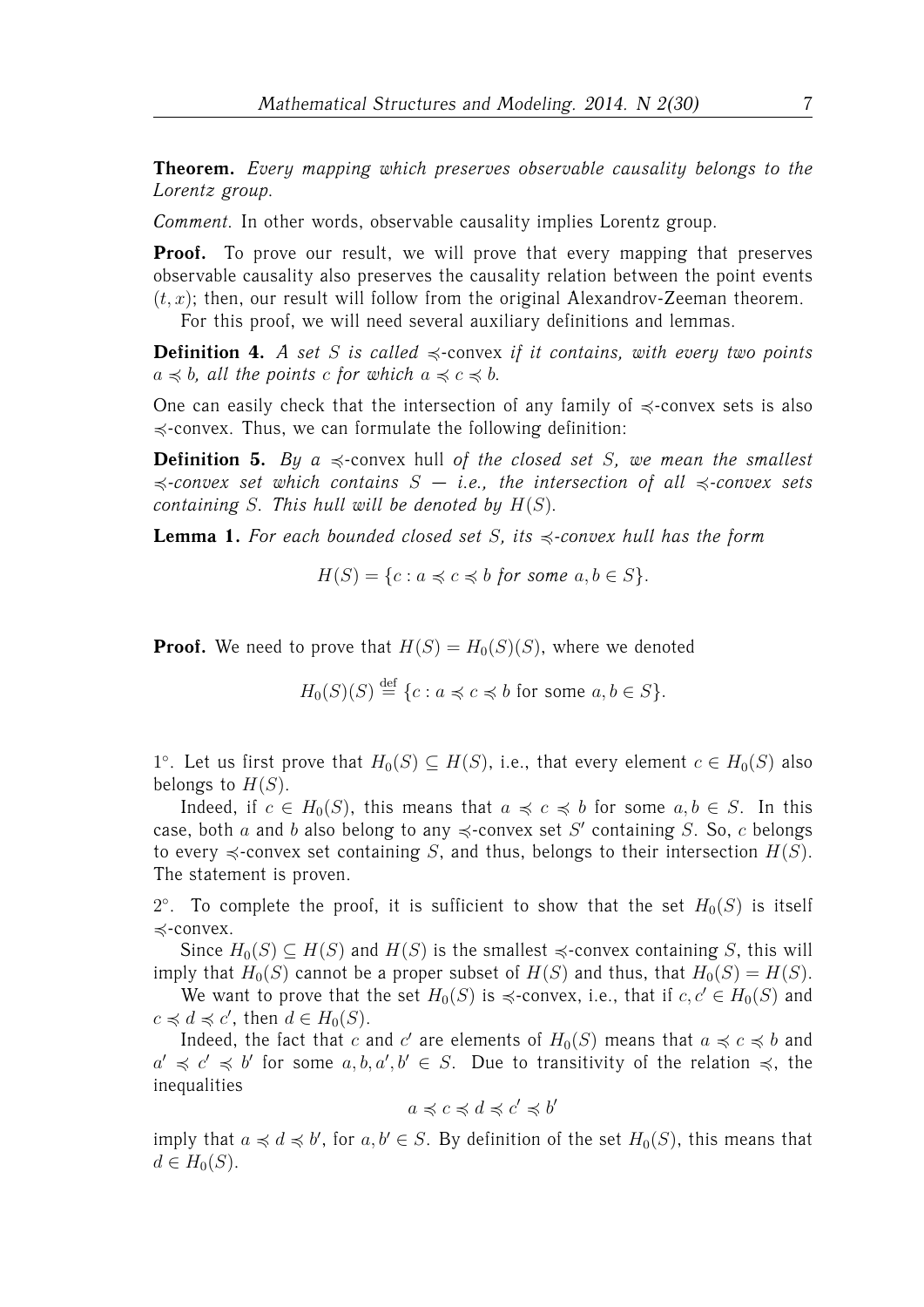The statement is proven, and so is the lemma.

**Lemma 2.** For each bounded closed set S, its  $\le$ -convex hull  $H(S)$  is also closed.

**Proof.** Due to Lemma 1, it is sufficient to prove that the set  $H_0(S)$  is closed, i.e., that if  $c_n \in H_0(S)$  and  $c_n \to c$ , then  $c \in H_0(S)$ .

Indeed, by definition of the set  $H_0(S)$ , the fact that  $c_n \in H(S)$  means that  $a_n \preccurlyeq c_n \preccurlyeq b_n$  for some  $a_n \in A$  and  $b_n \in B$ . Since the sequence  $a_n$  is contained in a bounded closed subset of a finite-dimensional Euclidean space – i.e., in a compact set — it has a subsequence which converges to some element  $a \in A$ . From this subsequence, we can extrat a sub-subsequence for which  $b_n$  also converges to some element  $b \in A$ . For this sub-subsequence, we have  $a_n \preccurlyeq c_n \preccurlyeq b_n$ ,  $a_n \to a$ ,  $b_n \to b$ , and  $c_n \to c$ . The relation  $\preccurlyeq$  is closed. Thus, in the limit, we get  $a \preccurlyeq c \preccurlyeq b$  for  $a, b \in A$ . By definition of the set  $H_0(S)$ , this means that  $c \in H_0(S)$ .

The lemma is proven.

The usefulness of the hulls comes from the following lemma:

**Lemmas 3.** For every two sets A and B,  $A \preccurlyeq B \Leftrightarrow H(A) \preccurlyeq H(B)$ .

#### **Proof.**

1°. Let us first prove that  $A \preccurlyeq B$  implies  $H(A) \preccurlyeq H(B)$ .

Indeed, by definition,  $A \preccurlyeq B$  means the existence of points  $a \in A$  and  $b \in B$ for which  $a \preccurlyeq B$ . Since  $A \subseteq H(A)$  and  $B \subseteq H(B)$ , we also have  $a \in H(A)$  and  $b \in H(B)$ ; thus, we have  $H(A) \preccurlyeq H(B)$ .

2°. Vice versa, let us prove that  $H(A) \preccurlyeq H(B)$  implies  $A \preccurlyeq B$ .

Indeed, by definition,  $H(A) \preccurlyeq H(B)$  means that there exist values  $c \in H(A)$ and  $d \in H(B)$  for which  $c \preccurlyeq d$ . By Lemma 1, from  $c \in H(A)$  and  $d \in H(B)$ , we conclude that  $a \preccurlyeq c \preccurlyeq a'$  for some  $a, a' \in A$  and  $b \preccurlyeq d \preccurlyeq b'$  for some  $b, b' \in B$ . By transitivity,  $a \preccurlyeq c \preccurlyeq d \preccurlyeq b'$  implies that  $a \preccurlyeq b'$ , where  $a \in A$  and  $b' \in B$ . Thus, by definition of causal relation between sets, we indeed have  $A \preccurlyeq B$ .

The lemma is proven.

**Notation 1.** We denote  $C^{-}(b) \stackrel{\text{def}}{=} \{c : c \preccurlyeq b\}$  and  $C^{+}(b) \stackrel{\text{def}}{=} \{c : b \preccurlyeq c\}.$ 

**Lemma 4.** *For every two regions* A *and* B*,*

 $H(A) \subseteq H(B) \Leftrightarrow \forall C \ ((A \preccurlyeq C \Rightarrow B \preccurlyeq C) \ \& \ (C \preccurlyeq A \Rightarrow C \preccurlyeq B)).$ 

*where the quantifier goes over all regions* C*.*

#### **Proof.**

1°. Let us first assume that  $H(A) \subseteq H(B)$ . Then, from  $A \preccurlyeq C$ , we conclude that  $a \preccurlyeq c$  for some  $a \in A$  and  $c \in C$ . Since  $A \subseteq H(A) \subseteq H(B)$  and  $C \subseteq H(C)$ , we conclude that  $a \preccurlyeq c$  for  $a \in H(B)$  and  $c \in H(C)$ , hence  $H(B) \preccurlyeq H(C)$ . By Lemma 3, this implies that  $B \preccurlyeq C$ .

Similarly,  $C \preccurlyeq A$  implies that  $C \preccurlyeq B$ .

 $2^{\circ}$ . Let us now show that if  $H(A)$  is not a subset of  $H(B)$ , then: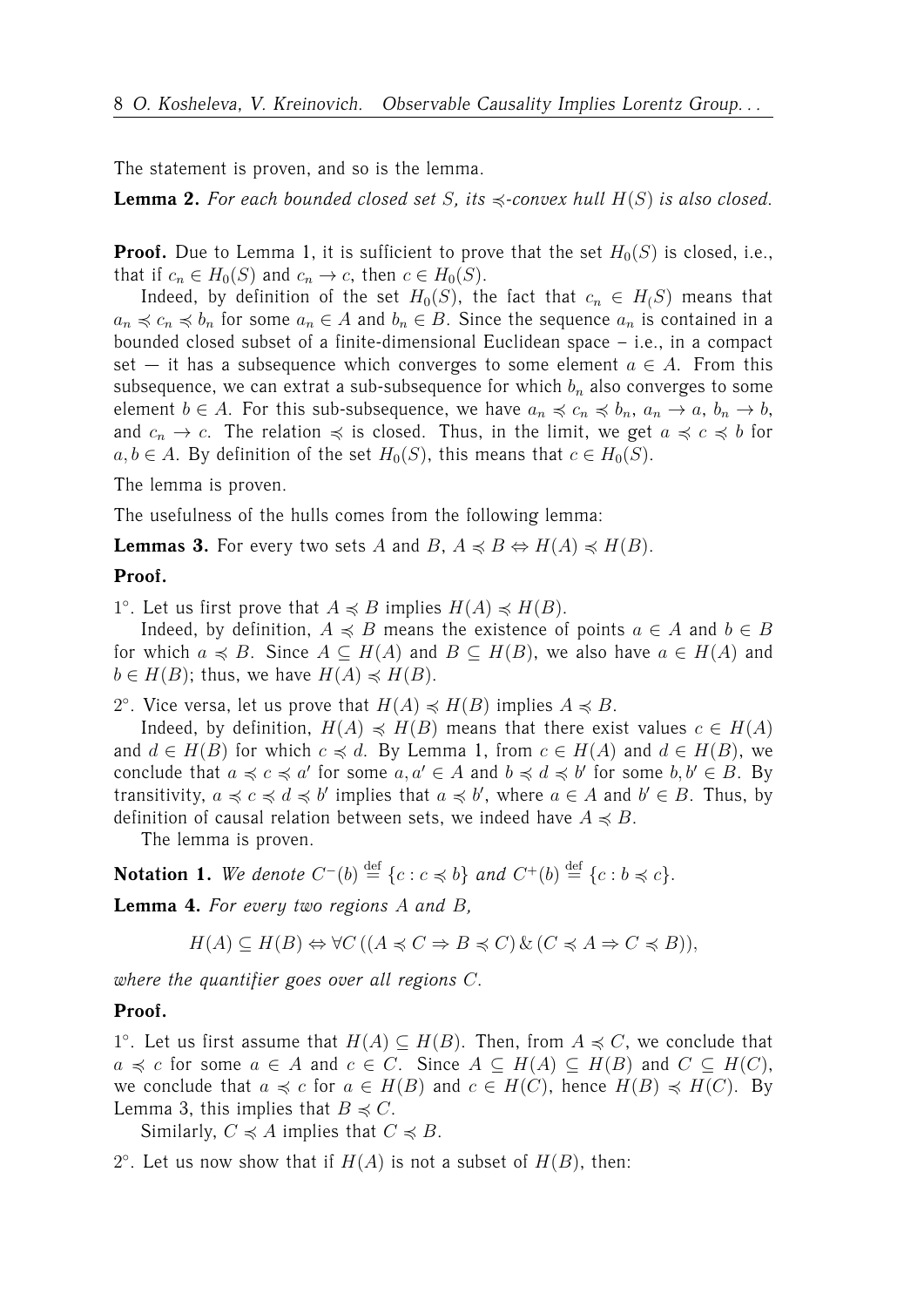- either there exists a region C for which  $A \preccurlyeq C$  but  $B \npreccurlyeq C$ ,
- or there exists a region C for which  $C \preccurlyeq A$  but  $C \npreccurlyeq B$ .

Indeed,  $H(A) \not\subset H(B)$  means that  $A \not\subset H(B)$  – since if we had  $A \subset H(B)$ , then for the hull  $H(A)$ , we would have  $H(A) \subseteq H(H(B)) = H(B)$ . Thus, there exists an element  $a \in A$  for which  $a \notin H(B)$ .

By Lemma 1, the hull  $H(B)$  consists of all the elements x for which  $b \preccurlyeq x \preccurlyeq b'$ for some  $b, b' \in B$ . Thus, the fact that  $a \notin H(B)$  means that:

- either  $a \nless b$  for all  $b \in B$
- or  $b \nless a$  for all  $b \in B$ .

2.1°. Let us first consider the case when  $a \nless b$  for all  $b \in B$ . Since the set  $B$  is compact, the set

$$
\{c : c \preccurlyeq b \text{ for some } b\} = \bigcup_{b \in B} C^-(b)
$$

is closed. Thus, the complement  $C$  to this set is open. Every point  $a$  from the Minkowski space has the form  $a = (t, x)$ . The fact that the point  $a = (t, x)$ belongs to this complement means that for a sufficiently small  $\varepsilon > 0$ , the points  $\underline{a} \stackrel{\text{def}}{=} (t - \varepsilon, x)$  and  $\overline{a} \stackrel{\text{def}}{=} (t + \varepsilon, x)$  also belong to the complement  $C$ .

For the region  $C \stackrel{\text{def}}{=} \{c : \underline{a} \preccurlyeq c \preccurlyeq \overline{a}\}$ , we clearly have  $C \preccurlyeq A$ , since  $a \preccurlyeq a$  for  $a \in A$  and  $a \in C$ . However,  $C \preccurlyeq B$  is impossible, because this would imply that  $x \preccurlyeq b$  for some  $b \in B$ , and we selected the set C in such a way that this set C does not contain such points.

2.2°. In the second case, when  $b \nleq a$  for all  $b \in B$ , we can similarly find a region C for which  $A \preccurlyeq C$  but not  $B \preccurlyeq C$ .

The lemma is proven.

**Corollary.** *If* f *is a continuous 1-1 mapping of the Minkowski space onto itself which preserves observable causality, then*

$$
H(A) \subseteq H(B) \Leftrightarrow H(f(A)) \subseteq H(f(B)).
$$

**Proof.** Indeed, as Lemma 4 shows, the relation  $H(A) \subseteq H(B)$  can be described in terms of the observable causality relation. Thus, any mapping that preserves the observable causality relation also preserves the relation  $H(A) \subseteq H(B)$ .

**Definition 6.** *We say that a sequence of regions*  $\{A_n\}$  *is*  $\preccurlyeq$ -embedded *if*  $H(A_i)$  ⊇  $H(A_{i+1})$  *for all i.* 

**Lemma 5.** Let  $\{A_n\}$  be a  $\preccurlyeq$ -embedded sequence of regions, and let B be a *region. Then:*

$$
\forall n(B \preccurlyeq A_n) \Leftrightarrow H(B) \bigcap \left( \bigcup \left\{ C^-(c) : c \in \bigcap_n H(A_n) \right\} \right) \neq \emptyset.
$$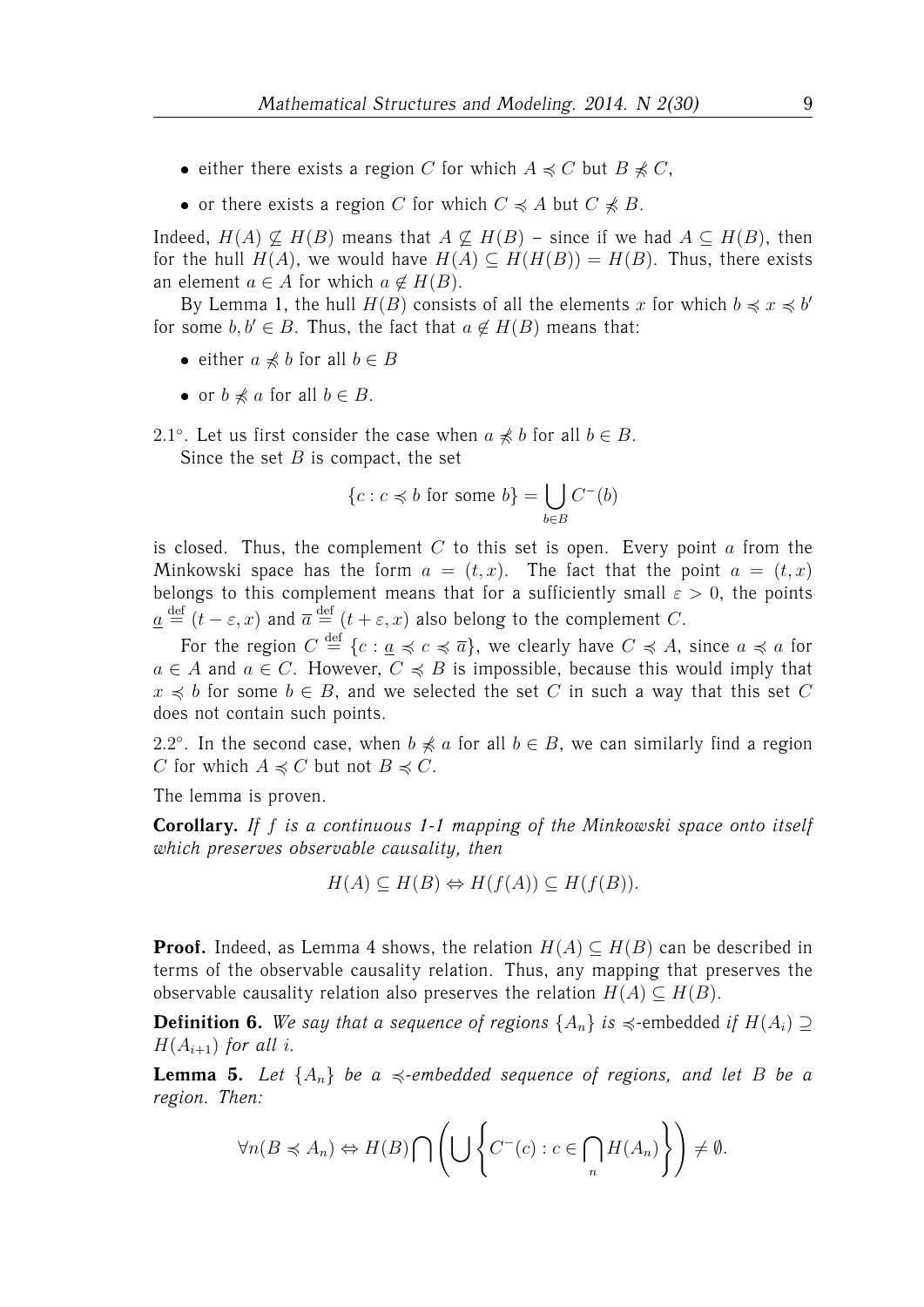### **Proof.**

1°. Let us first assume that  $B \preccurlyeq A_n$  for all n. Let us then prove that the set B has a common point with the union  $\bigcup \Big\{$  $C^-(c): c \in \bigcap$  $H(A_n)$  $\mathcal{L}$ .

n The fact that  $B \preccurlyeq A_n$  means that  $\hat{b}_n \preccurlyeq a_n$  for some  $b_n \in B$  and  $a_n \in A_n \subseteq B$  $H(A_n)$ . Since all the elements of the sequence  $b_n$  belong to the compact set B, this sequence has a convergent subsequence.

Each element of the sequence  $a_n$  belongs to the set  $H(A_n)$ , and thus, to the compact set  $H(A_1)$ . Thus, we can extract a sub-subsequence for which the sequence  $a_n$  also converges. For this sub-subsequence, we have  $b_n \to b$  and  $a_n \to a$ . From  $b_n \preccurlyeq a_n$ , we conclude that  $b \preccurlyeq a$ .

Since the sequence of regions is  $\preccurlyeq$ -embedded, for each n, all the elements  $a_n$ ,  $a_{n+1}$ , ... belong to the closed set  $H(A_n)$ . Thus, their limit a also belongs to this set. This is true for every  $n,$  so  $a$  belongs to the intersection  $\bigcap H(A_n)$  of all these sets. Since  $b \preccurlyeq a$ , we have  $b \in C^-(a)$ . Thus, the point  $b \in B$  belongs to the union U{  $C^-(c): c \in \bigcap$ n  $H(A_n)$  $\mathcal{L}$ . The statement is proven.

 $2^\circ$ . Let us now assume that  $B$  has a common point with the union  $\cup$  $C^-(c): c \in \bigcap$ n  $H(A_n)$  $\mathcal{L}$ , in other words, that there exists an element  $b \in B$ for which, for some  $c \in \bigcap H(A_n)$ , we have  $b \in C^-(c)$  (i.e.,  $b \preccurlyeq c$ ). Let us prove that in this case,  $B \preccurlyeq A_n$  for all n.

Indeed, for each *n*, since  $c \in \bigcap H(A_n)$ , we have  $c \in H(A_n)$ . Since we have  $b \preccurlyeq c$ for two elements  $b \in B$  and  $c \in H(A_n)$ , we can thus conclude that  $B \preccurlyeq H(A_n)$ . Similarly to Lemma 3, we can then conclude that  $B \preccurlyeq A_n$ .

The statement is proven, and so is the lemma.

**Lemma 6.** Let  $\{A_n\}$  be a  $\preccurlyeq$ -embedded sequence of regions, and let B be a *region. Then:*

$$
\forall n(A_n \preccurlyeq B) \Leftrightarrow H(B) \bigcap \left( \bigcup \left\{ C^+(c) : c \in \bigcap_n H(A_n) \right\} \right) \neq \emptyset.
$$

**Proof** is similar to the proof of Lemma 5.

**Notation 2.** For each  $\preccurlyeq$ -embedded sequence of regions  $A = \{A_n\}$ , by  $B(A)$ , we *will denote the class of all the regions* B for which, for every n, we have  $B \preccurlyeq A_n$ and  $A_n \preccurlyeq B$ .

**Lemma 7.** For each  $\preccurlyeq$ -embedded sequence of regions  $A = \{A_n\}$ , the following *two conditions are equivalent to each other:*

• the intersection  $\bigcap$ n H(An) *consists of a single point;*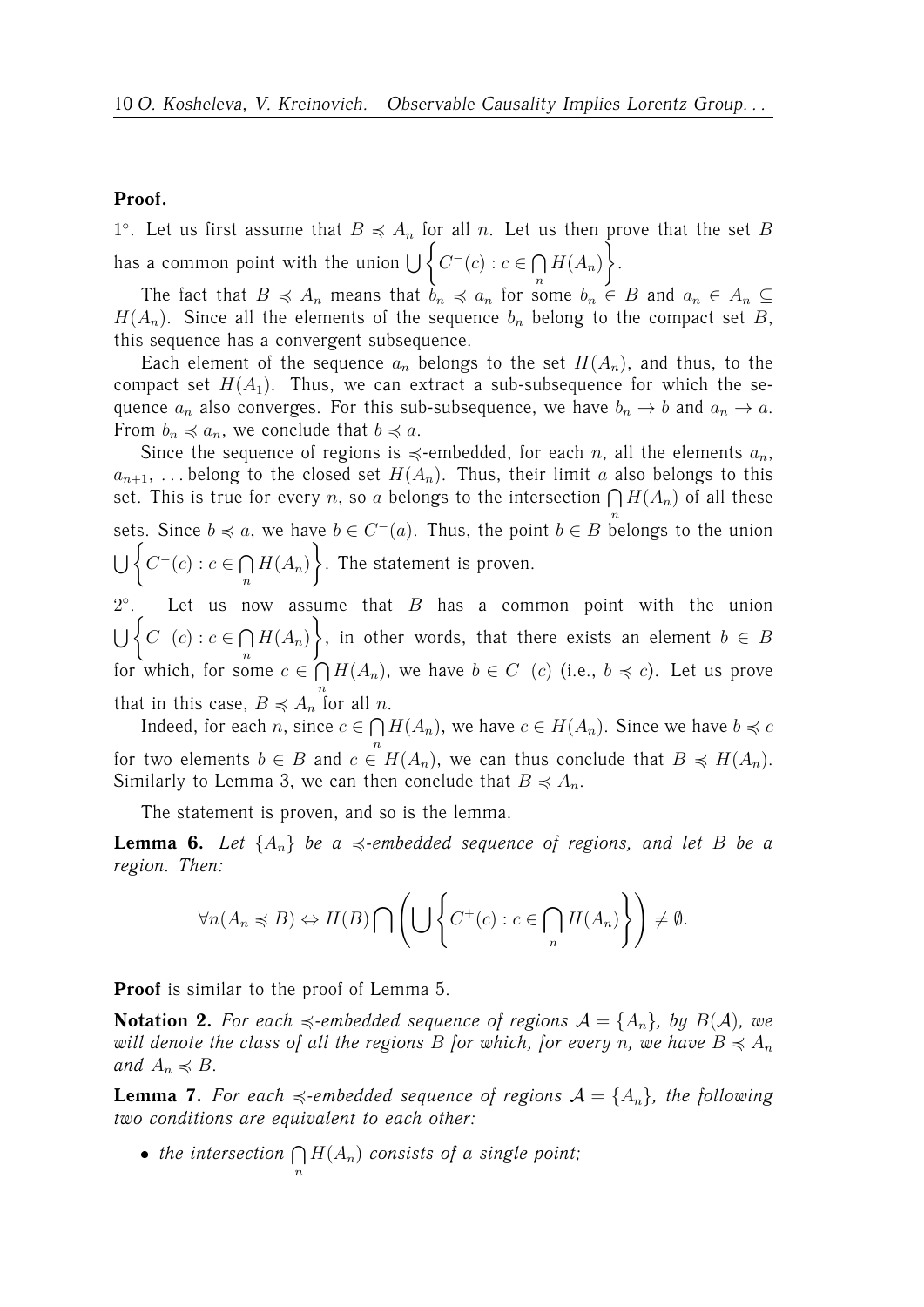• the class  $B(A)$  *is* minimal *in the sense that no other*  $\preccurlyeq$ -embedded sequence *of regions*  $A'$  *has a set*  $B(A')$  *which is a proper subclass of*  $B(A)$ *.* 

**Proof.** Let us denote  $h \stackrel{\text{def}}{=} \bigcap H(A_n)$ . In these terms, by Lemmas 5 and 6, the class  $B(\mathcal{A})$  consists of all the regions  $B$  for which the closure  $H(B)$  has common elements with both unions  $\bigcup \{C^-(c) : c \in h\}$  and  $\bigcup \{C^+(c) : c \in h\}.$ 

For a sequence  $\mathcal{A}_0 = \{A_n^{(0)}\}$  for which the intersection  $h_0 \stackrel{\text{def}}{=} \bigcap H\left(A_n^{(0)}\right)$ consists of a single element s, the set  $B(A_0)$  thus consists of all the regions B for which the closure  $H(B)$  has common elements with both sets  $C^-(s)$  and  $C^+(s)$ .

If for a sequence A, the intersection h has more than one element, this means that it contains some elements  $s \neq s'$ . We can then easily form an  $\preccurlyeq$ -embedded sequence of  $\preccurlyeq$ -convex regions  $\mathcal{A}_0$  whose intersection is exactly  $\{s\}$ : e.g., if  $s =$  $(t, x)$ , we can take, as  $A_n$ , all the elements which causally follow from  $(t - 2^{-n}, x)$ and which causally precede  $(t + 2^{-n}, x)$ . Clearly, if  $H(B)$  has common elements with both sets  $C^-(s)$  and  $C^+(s)$ , then it also has common elements with both unions  $\bigcup \{C^-(c) : c \in h\}$  and  $\bigcup \{C^+(c) : c \in h\}$ . Thus,  $B(\mathcal{A}_0) \subseteq B(\mathcal{A})$ .

To complete our proof, let us show that if the intersection  $\bigcap H(A_n)$  contains n an element  $s' = (t', x') \neq s = (t, x)$ , then  $B(A_0)$  is a proper subset of  $B(A)$ . In other words, we will prove that the class  $B(A)$  contains a region B which is not contained in  $B(A)$ . To find this region B, let us consider, for each integer n, the region

$$
B_n \stackrel{\text{def}}{=} \{c : (t'-2^{-n}, x') \preccurlyeq c \preccurlyeq (t'+2^{-n}, x')\}.
$$

For each *n*, the region  $B_n$  contains the point  $s' = (t', x')$  and thus, has a common point s' with both sets  $C^-(s')$  and  $C^+(s')$  which are part of the corresponding unions. Thus,  $B_n \in B(A)$ .

On the other hand, if we had  $B_n \subseteq B(A_0)$  for all n, this would mean that each  $B_n$  contains a common element  $b_n^-$  with the set  $C^-(s)$  and a common element  $b_n^+$ with the set  $C^+(s)$ . Thus, for each n, we would have  $b_n^- \preccurlyeq s$  and  $s \preccurlyeq b_n^+$ . Since  $b_n^$ and  $b_n^+$  are elements of  $B_n$ , we have  $b_n^- \to s'$  and  $b_n^+ \to s'$ . In the limit, we thus get  $s' \preccurlyeq s$  and  $s \preccurlyeq s'$ , thus  $s = s'$ , which contradicts to our assumption that  $s \neq s$ . This contradiction shows that it is not possible to have  $B_n \subseteq B(A_0)$  for all n. Thus, for some n, we have  $B_n \subseteq B(\mathcal{A})$  but  $B_n \not\subseteq B(\mathcal{A}_0)$  — and therefore,  $B(\mathcal{A}_0)$  is a proper subset of  $B(A)$ .

The lemma is proven.

**Notation 3.** *According to Lemma 6, for each*  $\leq$ -embedded sequence of regions  $\mathcal{A} = \{A_n\}$  for which the class  $B(\mathcal{A})$  is minimal, the intersection  $\bigcap H(A_n)$  consists n *of a single point. Let us denote this point by* s(A)*.*

*Discussion.* Due to Lemma 7, points in the Minkowski space can be described in terms of the observable causality relation between regions  $-$  as  $\preccurlyeq$ -embedded sequence of regions A for which the corresponding class  $B(A)$  is minimal. Thus, the mapping that preserves observable causality also preserves the corresponding points  $s(\mathcal{A})$ .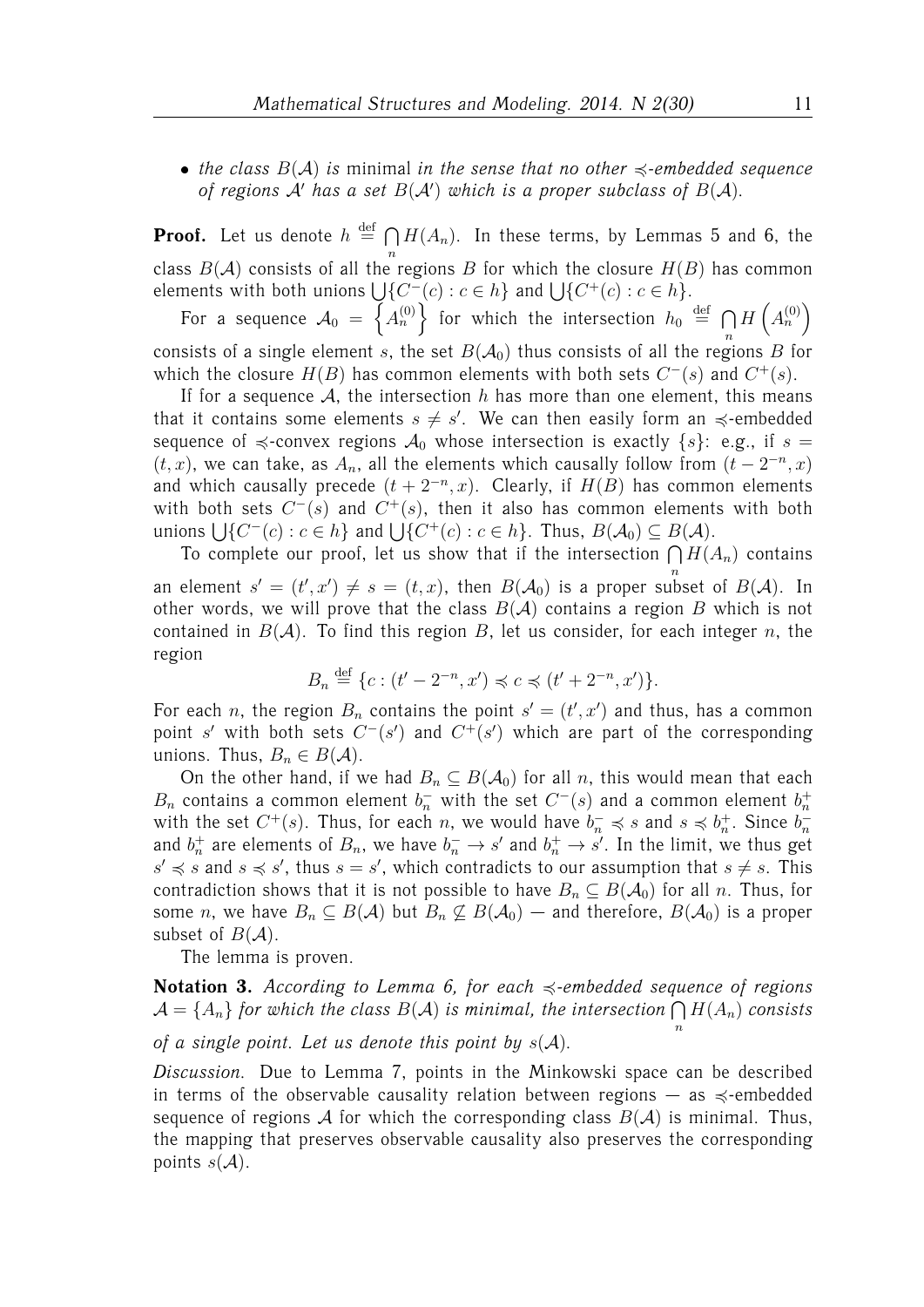To complete the proof of our main result, we need to show that the causality relation between these points can also be described in terms of observable causality. Thus, every mapping which preserves observable causality preserves the original causality — and therefore, due to the original Alexandrov-Zeeman theorem, belongs to the Lorentz group. This is proven in the following two lemmas.

**Lemma 8.** For each  $\leq$ -embedded sequence of regions A for which the class B(A) *is minimal, this class* B(A) *consists of all the regions* B *for which the*  $\preccurlyeq$ -convex hull  $H(B)$  contains the point  $s(A)$ :

$$
B(\mathcal{A}) = \{ B : s(\mathcal{A}) \in H(B) \}.
$$

**Proof.** If  $B \in B(\mathcal{A})$ , then, by Lemmas 5 and 6, this means that for  $c \stackrel{\text{def}}{=} s(\mathcal{A})$ , the set  $H(B)$  contains a point  $b^- \in C^-(c)$  and a point  $b^+ \in C^+(c)$ . Thus,  $b^- \preccurlyeq c \preccurlyeq b^+$ . Since the set  $H(B)$  is  $\preccurlyeq$ -convex, we conclude that  $c \in H(B)$ .

Vice versa, let B be a set for which  $c \in H(B)$ . Then, clearly,  $H(B)$  has a common element c with both  $C^{-}(c)$  and  $C^{+}(c)$ , and thus,  $B \in B(A)$ .

**Lemma 9.** Let A and A' are  $\le$ -embedded sequence of regions for which the *classes*  $B(A)$  and  $B(A')$  are minimal, and let  $s(A)$  and  $s(A')$  be the corresponding *points in the Minkowski space. Then, the following two conditions are equivalent to each other:*

- $s(\mathcal{A}) \preccurlyeq s(\mathcal{A}');$
- $B \preccurlyeq B'$  for every two regions  $B \in B(\mathcal{A})$  and  $B' \in B(\mathcal{A}')$ .

### **Proof.**

1°. Let us first assume that  $c = s(A) \preccurlyeq c' = s(A')$ . Let  $B \in B(A)$  and  $B' \in B(A')$ . Let us then show that  $B \preccurlyeq B'$ .

Indeed, by Lemma 8, the set  $B$  contains the point  $c$ , and the set  $B'$  contains the point c'. Thus,  $c \preccurlyeq c'$  implies  $B \preccurlyeq B'$ .

2°. Let us now assume that  $B \preccurlyeq B'$  for every two sets  $B \in B(\mathcal{A})$  and  $B' \in B(\mathcal{A}')$ . Let us then prove that  $c = s(A) \preccurlyeq c' = s(A')$ .

Indeed, let  $c = (t, x)$  and  $c' = (t', x')$ . For every integer n, the us consider the regions

$$
B_n \stackrel{\text{def}}{=} \{ z : (t - 2^{-n}, x) \preccurlyeq z \preccurlyeq (t + 2^{-n}, x) \}
$$

and

$$
B'_n \stackrel{\text{def}}{=} \{ z : (t' - 2^{-n}, x') \preccurlyeq z \preccurlyeq (t' + 2^{-n}, x') \}
$$

By Lemma 8, we have  $B_n \in B(\mathcal{A})$  and  $B'_n \in B(\mathcal{A}')$ . Thus, we have  $B_n \preccurlyeq B'_n$ . This means that there exist points  $b_n \in B_n$  and  $b'_n \in B_n$  for which  $b_n \preccurlyeq b'_n$ . In the limit when  $n \to \infty$ , we have  $b_n \to c$  and  $b'_n \to c'$ , thus  $c \preccurlyeq c'$ .

The statement is proven, and so is the lemma and our main result.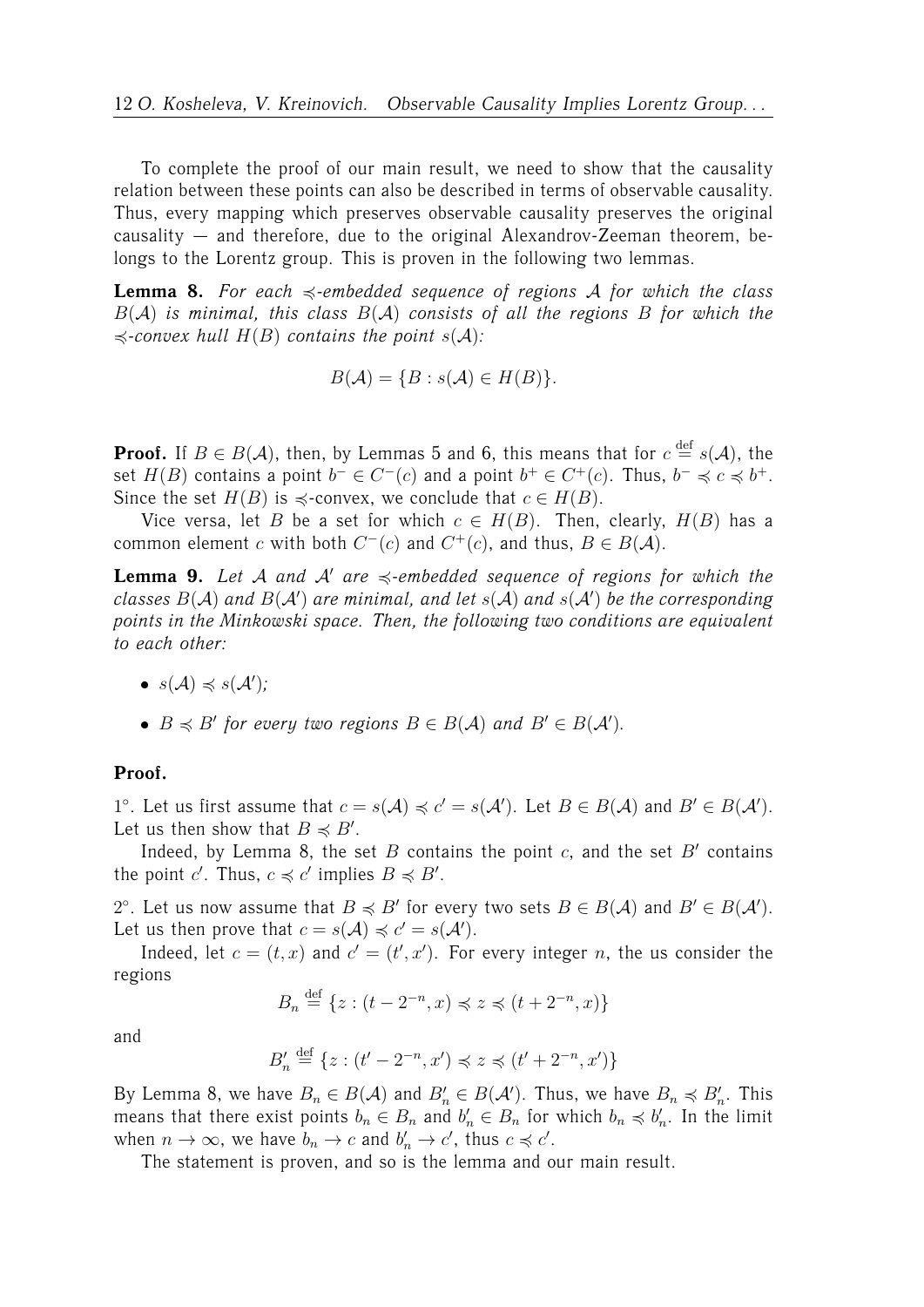## **Acknowledgments**

This work was supported in part by the National Science Foundation grants HRD-0734825 and HRD-1242122 (Cyber-ShARE Center of Excellence) and DUE-0926721.

## **REFERENCES**

- 1. Alexandrov A.D. On Lorentz transformations // Uspekhi Math. Nauk. 1950. V. 5, N. 1. P. 187 (in Russian).
- 2. Alexandrov A.D., and Ovchinnikova V.V. Remarks on the foundations of Special Relativity // Leningrad University Vestnik. 1953. N. 11. P. 94–110 (in Russian).
- 3. Zeeman E.C. Causality implies the Lorentz group // Journal of Mathematical Physics. 1964. V. 5, N. 4. P. 490–493.

### **НАБЛЮДАЕМАЯ ПРИЧИННОСТЬ ВЛЕЧЁТ ГРУППУ ЛОРЕНЦА: ТЕОРЕМА ТИПА АЛЕКСАНДРОВА-ЗИМАНА ДЛЯ ПРОСТРАНСТВЕННО-ВРЕМЕННЫХ ОБЛАСТЕЙ**

#### **О. Кошелева**

к.ф.-м.н, доцент, e-mail: olgak@utep.edu **В. Крейнович**

## к.ф.-м.н, профессор, e-mail: vladik@utep.edu

Техасский университет в Эль Пасо, США

**Аннотация.** Знаменитая теорема Александрова-Зимана доказывает, что причинность влечёт группу Лоренца. Физический смысл этого результата в том, что, если мы знаем, какое событие может причинно влиять на другие события, то, используя только эту информацию, мы можем реконструировать линейную структуру пространства-времени Минковского. Оригинальная теорема Александрова-Зимана основана на причинной связи между событиями, представленных точками пространства-времени. Знание такой точки означает, что мы знаем точный момент времени и точное местоположение соответствующего события — и что это событие на самом деле произошло мгновенно и в одной точке пространства. На практике события происходят в течение некоторого времени и занимают некоторую пространственную область. Кроме того, даже если мы имеем дело с событием в пространстве, мы не можем знать его точный момент времени и точные пространственным координаты, так как определить эти данные можно лишь посредством измерений, которые никогда не являются абсолютно точными. Чтобы прийти к более реалистичному описанию наблюдаемой причинной связи между событиями, мы должны рассмотреть неточечные события, которые представлены ограниченными областями  $A$  в пространстве-времени Минковского. Если даны два события, представленные областями  $A$  и  $B$ , то из того наблюдаемого факта, что первое событие может причинно влияет на второе, можно сделать вывод, что  $a \leq b$  для некоторых точек  $a \in A$  и  $b \in B$ . В этой статье мы показываем, что, зная лишь причинную связь между такими областями, все ещё возможно реконструировать